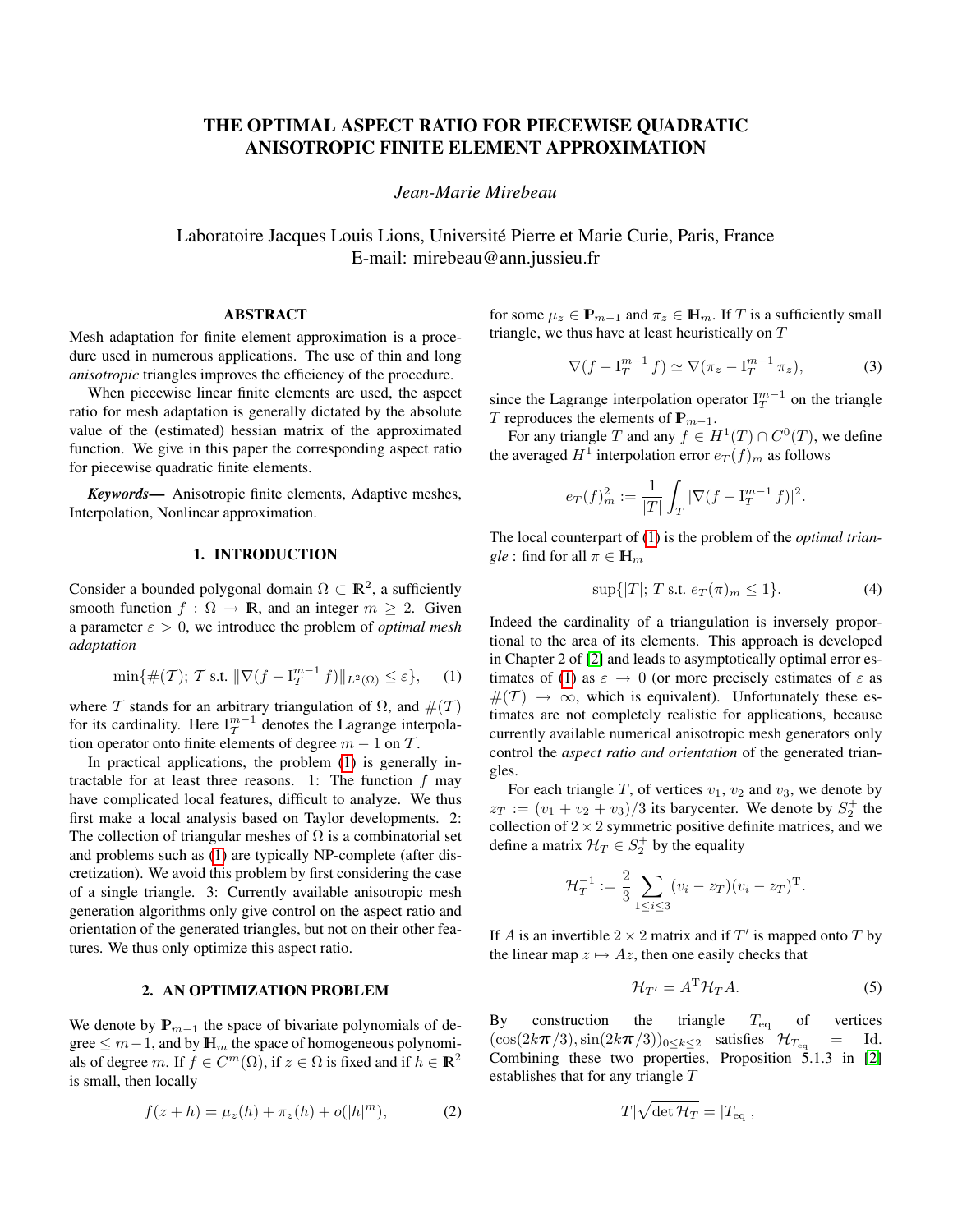

**Fig. 1.** Lagrange interpolation points for  $\mathbb{P}_1$  and  $\mathbb{P}_2$  finite elements (left), triangle T and associated ellipse  $\mathcal{E}_T$  (right).

and that there exists a rotation  $U$  (depending on  $T$ ) such that

<span id="page-1-1"></span>
$$
z \mapsto U \mathcal{H}_T^{\frac{1}{2}}(z - z_T) \tag{6}
$$

maps T onto  $T_{\text{eq}}$  (the power  $\alpha$  of a symmetric positive definite matrix is obtained by elevating the eigenvalues to the power  $\alpha$  in a diagonalization). Furthermore the ellipse of minimal volume containing T is  $\mathcal{E}_T := \{ z \in \mathbb{R}^2; (z - z_T)^{\mathrm{T}} \mathcal{H}_T(z - z_T) \leq 1 \},\$ see Fig 1. The matrix  $\mathcal{H}_T$  thus encodes the area, the aspect ratio and the orientation of T.

For each  $M \in S_2^+$  and each  $\pi \in \mathbb{H}_m$  we define

$$
e_M(\pi)_m := \sup\{e_T(\pi)_m; T \text{ s.t. } \mathcal{H}_T = M\}.
$$

We finally introduce for each  $\pi \in \mathbb{H}_m$  the problem of the *optimal aspect ratio* for  $\mathbb{P}_{m-1}$  interpolation

<span id="page-1-0"></span>
$$
\inf\{\det M; \, M \in S_2^+ \text{ s.t. } e_M(\pi)_m \le 1\}. \tag{7}
$$

#### 3. MAIN RESULT

Our main result is the solution of the optimization problem [\(7\)](#page-1-0) in the case of piecewise linear and piecewise quadratic finite elements. The piecewise quadratic case is entirely new and gives a well founded answer to a long standing question: which aspect ratio, depending on the third derivatives of the approximated function, should be used in finite element software that combine anisotropy and  $P_2$  elements ?

We refer to [\[1\]](#page-3-1) for a more detailed discussion on the  $P_1$  case, which makes a similar distinction between the optimal aspect ratio and the optimal shape of a triangle (the latter involves a constraint on the maximal angle).

We first introduce some notation. We equip the vector space  $\mathbb{H}_m$  with the norm

$$
\|\pi\| := \sup_{|u| \le 1} |\pi(u)|.
$$

For each  $\pi \in \mathbb{H}_2$ ,  $\pi = ax^2 + 2bxy + cy^2$ , we define

$$
[\pi] = \left(\begin{array}{cc} a & b \\ b & c \end{array}\right).
$$

The absolute value of a symmetric matrix (resp. the square root of a non negative symmetric matrix) is obtained by taking the absolute value (resp. square root) of the eigenvalues in a diagonalization. For each  $\pi \in \mathbb{H}_2$  we set

$$
\mathcal{M}_2(\pi) := \|\pi\| \; |[\pi]|.
$$

For each  $\pi \in \mathbb{H}_3$ ,  $\pi = ax^3 + 3bx^2y + 3cxy^2 + dy^3$ , we set

$$
\mathcal{M}_3(\pi) := \sqrt{[\partial_x \pi]^2 + [\partial_y \pi]^2} + \left(\frac{-\operatorname{disc}\pi}{\|\pi\|}\right)_+^{\frac{1}{3}} \operatorname{Id},
$$

where disc  $\pi := 4(ac - b^2)(bd - c^2) - (ad - bc)^2$  and  $\lambda_+ :=$  $\max\{\lambda, 0\}.$ 

**Theorem.** *For*  $m \in \{2,3\}$  *the map*  $\pi \in H_m \to \mathcal{M}_m(\pi)$  *is a* near-minimizer *of the problem [\(7\)](#page-1-0) in the following sense. If*  $\pi$  *is non-univariate then*  $\mathcal{M}_m(\pi)$  *is non-degenerate. Furthermore there exists a constant* C*, independent of* π*, such that*  $e_{\mathcal{M}_m(\pi)}(\pi)_m \leq C$  and

$$
\det \mathcal{M}_m(\pi) \le C \inf \{ \det M; M \in S_2^+ \text{ s.t. } e_M(\pi)_m \le 1 \}.
$$

*Proof.* We denote for each  $\pi \in \mathbb{H}_m$ 

$$
\|\nabla \pi\| := \sup_{|u| \le 1} |\nabla \pi(u)|.
$$

For each 2 × 2 matrix A we denote by  $\pi \circ A$  the element of  $\mathbb{H}_m$ defined by  $(\pi \circ A)(u) := \pi(A(u)), u \in \mathbb{R}^2$ . We recall that

$$
\nabla(\pi \circ A)(u) = A^{\mathrm{T}} \nabla \pi(A(u)), \ u \in \mathbb{R}^2,
$$

which implies for any rotation U

<span id="page-1-3"></span>
$$
\|\nabla \pi\| = \|\nabla (\pi \circ U)\|.\tag{8}
$$

Proposition 6.5.4 in [\[2\]](#page-3-0), states that the map  $\pi \mapsto \mathcal{M}_m(\pi)$  is a near-minimizer for the optimization problem

$$
\inf\{\det M;\, M\in S_2^+\text{ s.t. } \|M\|^{\frac{1}{2}}\|\nabla(\pi\circ M^{-\frac{1}{2}})\|\leq 1\},\
$$

in the same sense as in the statement of this theorem. Combining this result with the next lemma, and using the homogeneity of  $\pi$ , we immediately conclude the proof of this theorem. □

**Lemma.** For each  $m > 2$  and there exists a constant  $C =$  $C(m) \geq 1$  *such that the following holds : for all*  $\pi \in H_m$  *and*  $all M \in S_2^+$  one has

<span id="page-1-4"></span>
$$
C^{-1}e_M(\pi)_m \le ||M||^{\frac{1}{2}} ||\nabla (\pi \circ M^{-\frac{1}{2}})|| \le Ce_M(\pi)_m. \quad (9)
$$

*Proof.* Our first observation is that there exists a constant  $C_0$ such that for all  $\pi \in \mathbb{H}_m$ 

<span id="page-1-2"></span>
$$
e_{T_{\text{eq}}}(\pi)_m := \sqrt{\frac{1}{|T_{\text{eq}}|} \int_{T_{\text{eq}}} |\nabla (\pi - \mathbf{I}_{T_{\text{eq}}}^{m-1} \pi)|^2} \le C_0 \|\nabla \pi\|,
$$
\n(10)

indeed the left and right hand side are norms on  $\mathbb{H}_m$ .

Consider a symmetric matrix  $M \in S_2^+$  and a triangle T such that  $H_T = M$ . According to [\(6\)](#page-1-1) there exists a rotation U such that the image of T by the map  $z \mapsto UM^{\frac{1}{2}}(z - z_T)$  is the triangle  $T_{\text{eq}}$ . Injecting this change of variables in [\(10\)](#page-1-2) we obtain

$$
\sqrt{\frac{1}{|T|} \int_T |U M^{-\frac{1}{2}} \nabla (\pi - \mathbf{I}_T^{m-1} \pi)|^2} \leq C_0 \|\nabla (\pi \circ (M^{-\frac{1}{2}} U^{-1}))\|.
$$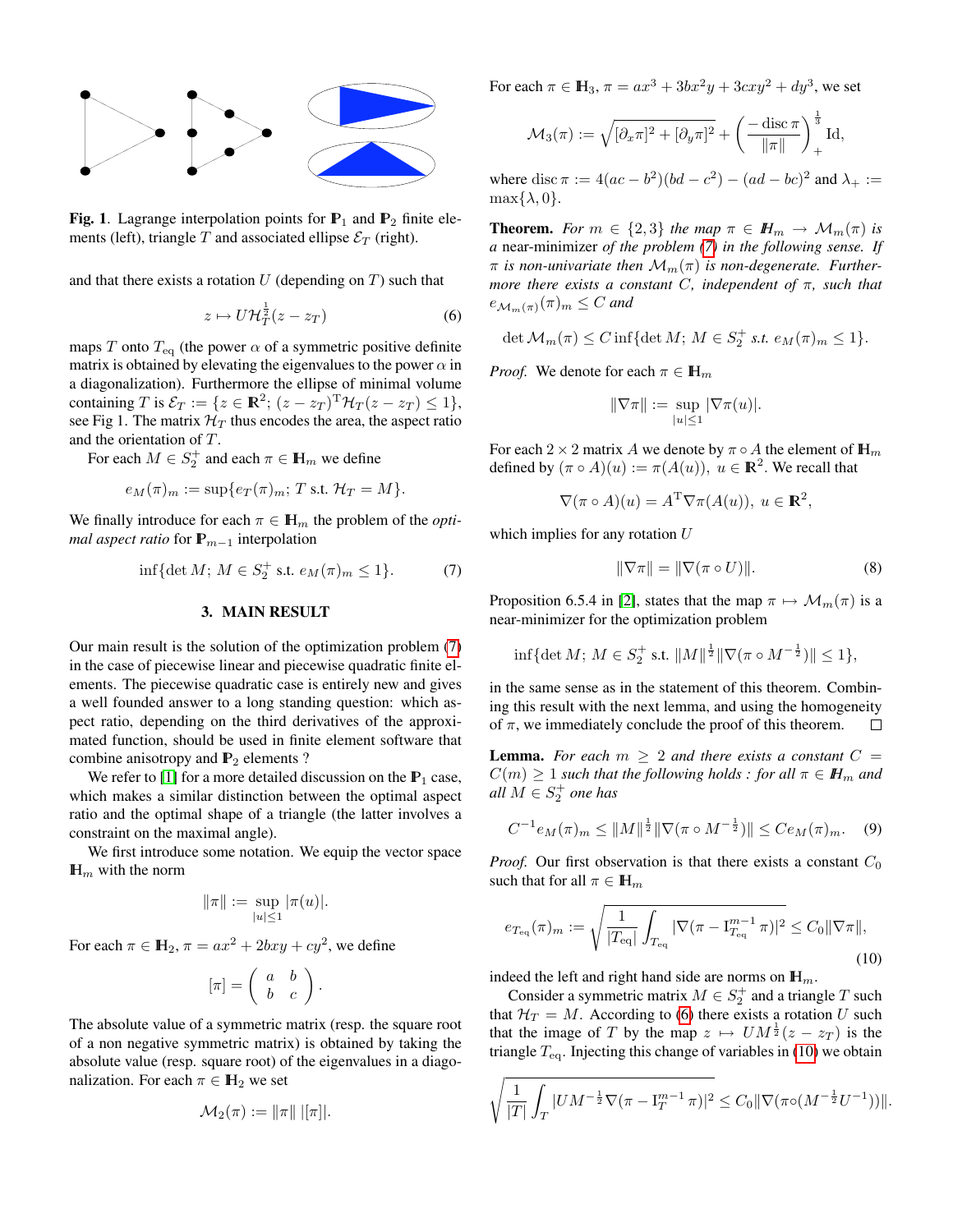Observing that  $||Av|| \ge ||A^{-1}||^{-1}|v|$  for any invertible  $2 \times 2$ matrix A and vector  $v \in \mathbb{R}^2$ , and recalling [\(8\)](#page-1-3), we obtain

$$
||M||^{-\frac{1}{2}}e_T(\pi)_m \leq C_0 ||\nabla (\pi \circ M^{-\frac{1}{2}})||.
$$

Taking the supremum of the left hand side among all triangles T such that  $H_T = M$  we establish the left part of [\(9\)](#page-1-4), provided that  $C \geq C_0$ .

We now remark that there exists a constant  $C_1$  such that for all  $\pi \in \mathbb{H}_m$ 

<span id="page-2-0"></span>
$$
\|\nabla \pi\| \le C_1 \sqrt{\frac{1}{|T_{\text{eq}}|} \int_{T_{\text{eq}}} |\partial_x (\pi - I_{T_{\text{eq}}}^{m-1} \pi)|^2}.
$$
 (11)

Indeed assume that the right hand side vanishes. Then  $\mu$  :=  $\pi - I_{T_{\text{eq}}}^{m-1} \pi$  is a polynomial of degree m depending only on the variable  $y$ , and which vanishes on the Lagrange interpolation points of  $T_{\text{eq}}$ , see Fig 1. Hence  $\mu$  vanishes for the following  $2m - 1$  values of y

$$
y = \frac{k}{m-1} \frac{\sqrt{3}}{2}, \quad k \in \{-m+1, \cdots, m-2, m-1\}.
$$

Since  $2m - 1 > m$  we obtain that  $\mu = 0$ , which implies that  $\pi = 0$ . Both sides of [\(11\)](#page-2-0) are thus equivalent norms on the vector space  $\mathbb{H}_m$ .

We consider a diagonalization of a symmetric matrix  $M^{\frac{1}{2}}$ ,  $M \in S^2_+,$ 

$$
M^{\frac{1}{2}} = U^{\mathrm{T}}DU, \ D = \left( \begin{array}{cc} \alpha & 0 \\ 0 & \beta \end{array} \right),
$$

where U is a rotation and  $\alpha = ||M||^{\frac{1}{2}}$ . Consider the triangle T which is mapped onto  $T_{eq}$  by the change of coordinates

$$
z \mapsto UM^{\frac{1}{2}}z = DUz,
$$

and thus satisfies  $H_T = M$  according to [\(5\)](#page-0-1). Injecting this change of variables into [\(11\)](#page-2-0) we obtain

$$
\|\nabla (\pi \circ (M^{-\frac{1}{2}}U^{-1}))\| \leq C_1 \sqrt{\frac{1}{|T|} \int_T |\alpha^{-1}v \cdot \nabla (\pi - \mathbf{I}_T^{m-1} \pi)|^2},
$$

where  $v := U^{-1}e_x$ ,  $e_x := (1,0)$ , and where we used for the  $\partial_x$ derivative that  $U^{-1}D^{-1}e_x = \alpha^{-1}v$ . Recalling that  $\alpha = ||M||^{\frac{1}{2}}$ ,  $|v| = 1$ , and using [\(8\)](#page-1-3) we obtain

$$
||M||^{\frac{1}{2}} ||\nabla (\pi \circ M^{-\frac{1}{2}})|| \leq C_1 \sqrt{\frac{1}{|T|} \int_T |\nabla (\pi - I_T^{m-1} \pi)|^2}
$$
  
=  $C_1 e_T(\pi)_m \leq C_1 e_M(\pi)_m.$ 

This concludes the proof of this lemma, with  $C :=$  $\max\{C_0, C_1\}.$  $\Box$ 

Remark. *Our analysis unfortunately does not yield a useful estimate of the sub-optimality constant* C *involved in this theorem and this lemma.*



Fig. 2. Interpolation of [\(13\)](#page-2-1) with  $P_1$  elements on a uniform, isotropic or anisotropic mesh of cardinality 500.

#### 4. APPLICATIONS AND CONCLUSION

Consider a function  $f$  for which one desires to solve, at least heuristically, the optimization problem [\(1\)](#page-0-0). Assume that some estimate of

$$
\pi_z := \sum_{k+l=m} \frac{\partial^m f}{\partial^k x \partial^l y}(z) \frac{x^k}{k!} \frac{y^l}{l!}
$$

is known at each point  $z \in \Omega$ , and define a *riemannian metric* H on  $\Omega$  as follows

<span id="page-2-2"></span>
$$
H(z) := \lambda (\det \mathcal{M}_m(\pi_z))^{-\frac{1}{2m}} \mathcal{M}_m(\pi_z), \tag{12}
$$

where  $\lambda > 0$  is a constant (this expression needs to be slightly modified if  $\pi_z$  vanishes or is univariate for some values of z, in order to ensure that  $H \in C^0(\Omega, S_2^+)$ ). Some mesh generators such as [\[4\]](#page-3-2) can, at least heuristically, and provided H has sufficient regularity, produce a mesh  $T$  of  $\Omega$  such that  $C^{-1}H(z) \leq \mathcal{H}_T \leq CH(z)$  for each  $T \in \mathcal{T}$  and each  $z \in T$ , where  $C$  is a constant not too large. In other words the aspect ratio and orientation of the elements of  $T$  is dictated by the metric H. Some rigorous results in this direction can be found in Chapter 5 of [\[2\]](#page-3-0). They are based on the seminal paper [\[1\]](#page-3-1).

In the expression [\(12\)](#page-2-2) the matrix  $\mathcal{M}_m(\pi_z)$  ensures that the elements of  $T$  have the optimal aspect ratio, while the scalar factor  $(\det \mathcal{M}_m(\pi_z))^{-\frac{1}{2m}}$  guarantees that the interpolation error is equidistributed among the elements of  $T$  (a general principle in adaptive approximation).

We conducted some numerical experiments using [\[4\]](#page-3-2) and for the synthetic function

<span id="page-2-1"></span>
$$
f(x, y) := \tanh(10(\sin(5y) - 2x)) + x^2y + y^3 \tag{13}
$$

on the domain  $\Omega := (-1, 1)^2$ . They illustrate the improvement offered by anisotropic mesh adaptation, both in the case of  $\mathbb{P}_1$ and  $\mathbb{P}_2$  elements, for a triangulation of cardinality 500. The meshes adapted to  $P_1$  finite element approximation are illustrated Fig 2, and the meshes adapted to  $P_2$  elements are visually